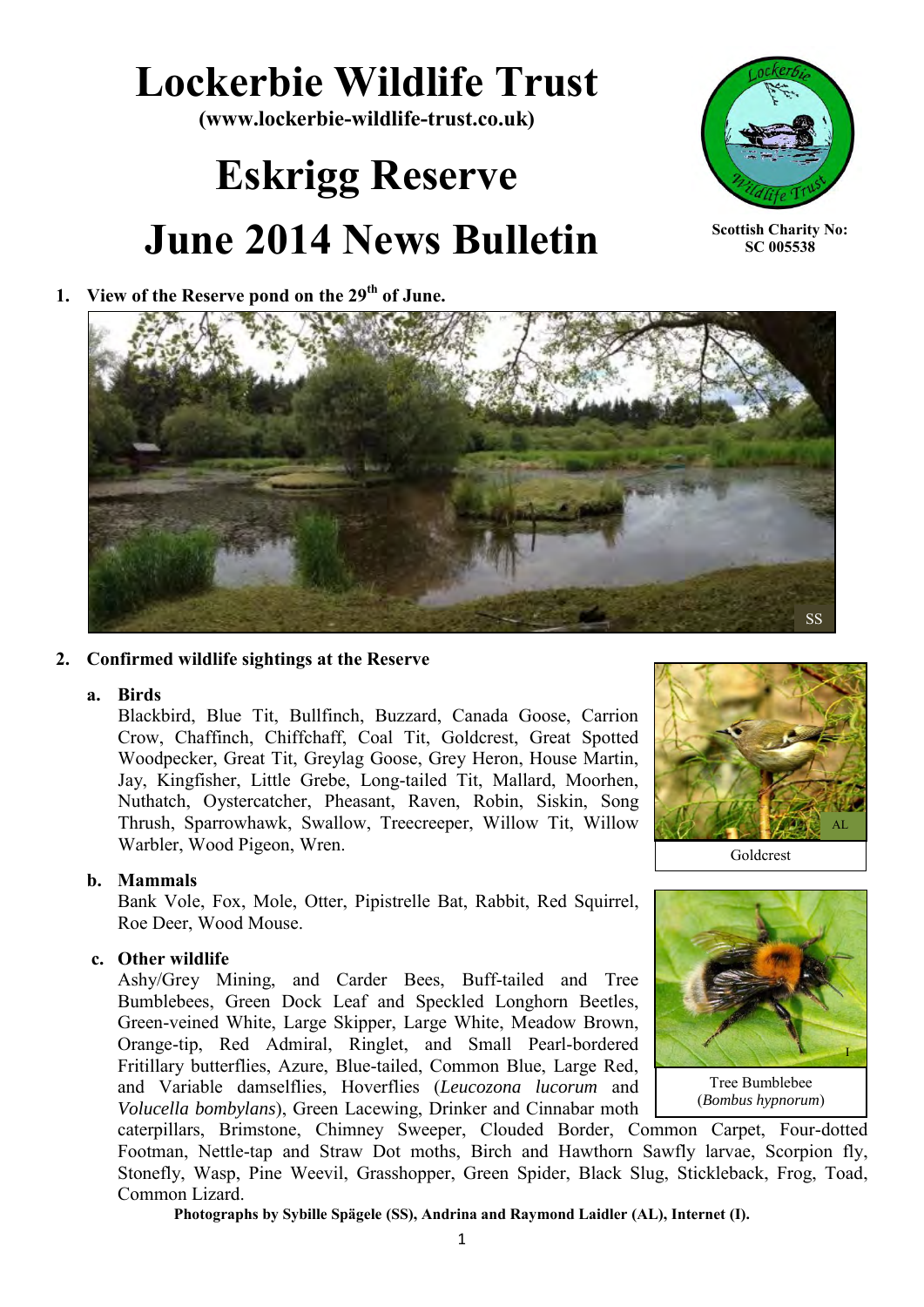#### **3. June Photo-gallery**



L to R & top to bottom: Hoverfly (*Leucozona lucorum*), Great Spotted Woodpecker chick, Hoverfly (*Volucella bombylans*), Frog, White Clover, Green Spider (*Araniella cucurbitina*), Bramble blossom, Common Lizard, Elder Flowers, Large Skipper, Chanterelles, Pine Weevil, Marsh Cinquefoil, Duckling, Wood Avens.

**Photographs by Andrina and Raymond Laidler (AL), Jim Rae (JR)**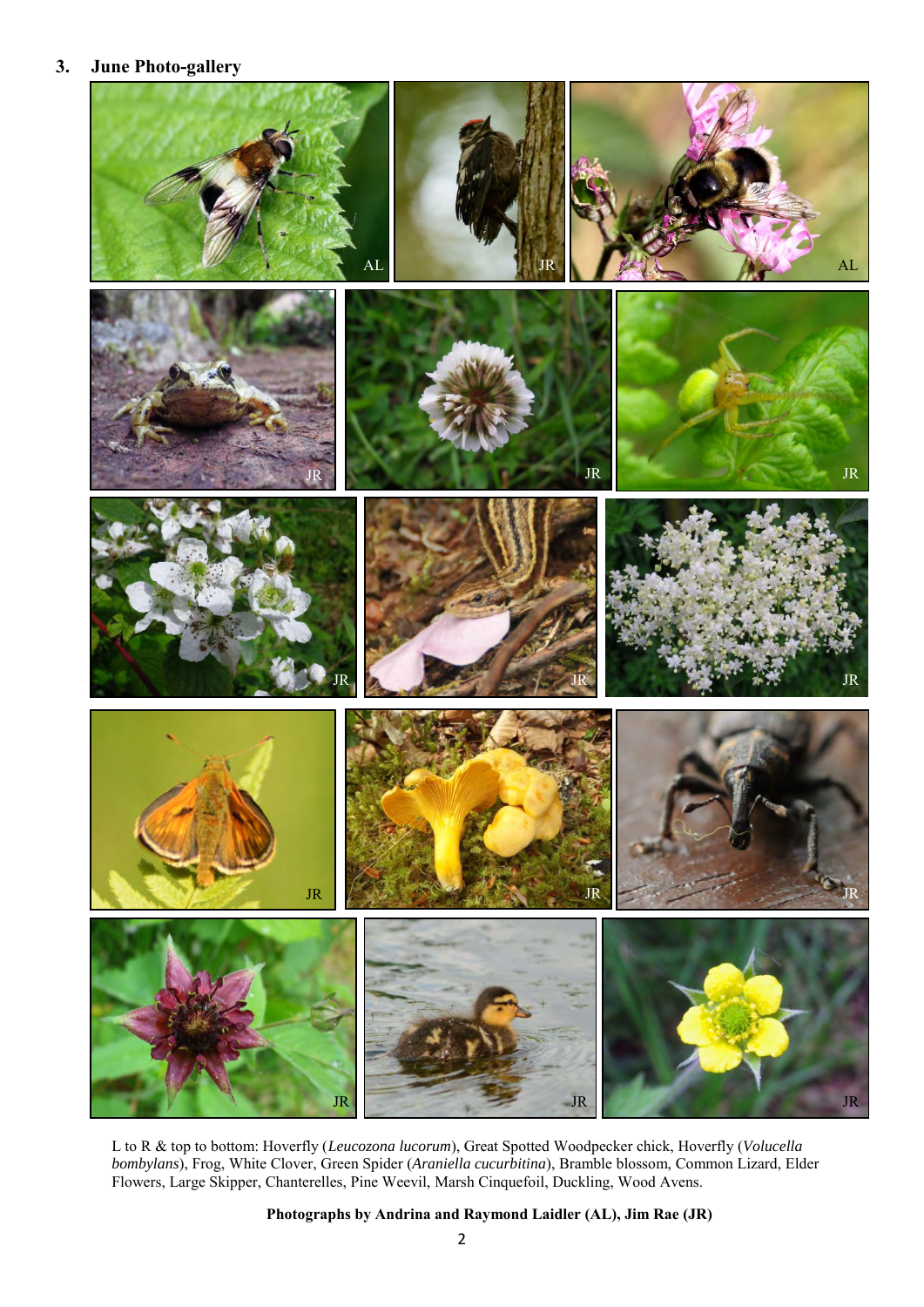#### **4. Planned Activities in June.**

**1 st – Visit by Dryfesdale, Hutton and Corrie Sunday School**  The children took part in three activities. They examined moths and wee woodland beasties that had been trapped in the Reserve during the previous night and had a go at pond dipping.

### **The organisms caught included:**

#### **a. Moths**

| <b>Bordered White</b>        |                |
|------------------------------|----------------|
| <b>Brimstone</b>             |                |
| <b>Broken-barred Carpet</b>  | 2              |
| Brown Silver-line            |                |
| Campion                      |                |
| Clouded Border               |                |
| <b>Common Marbled Carpet</b> | 3              |
| Common Wave                  | 3              |
| Flame Carpet                 | $\overline{2}$ |
| Grey Pine Carpet             | 3              |
| Map-winged Swift             |                |
| Nut-tree Tussock             | 10             |
| <b>Oblique Carpet</b>        | 3              |
| Pale Prominent               | 3              |
| Pale-shouldered Brocade      |                |



| 2 |
|---|
|   |
| 4 |
|   |
|   |
|   |
|   |
|   |
|   |
|   |
|   |
|   |
|   |
|   |



#### **b. Pond Animals**

Pond snails & their eggs, pea mussels, water mites, midge larvae, caddis larvae, alderfly nymphs, damselfly nymphs, mayfly nymphs, diving beetles, water beetles, beetle larvae, water scorpion, greater and lesser water boatmen, pond skater, toad and frog tadpoles and sticklebacks.





Peach Blossom Spectacle Pebble Prominent

Damselfly nymph



#### **c. Woodland Mini-beasts**

Ladybird, ground beetles, rove beetles, soldier beetles, ground bugs, stonefly, snipe fly, flower bug, insect larvae, insect pupae, springtails, caterpillars, spiders, harvestmen, millipedes, centipedes, woodlice, slugs and worms.

**Photographs by Jim Rae**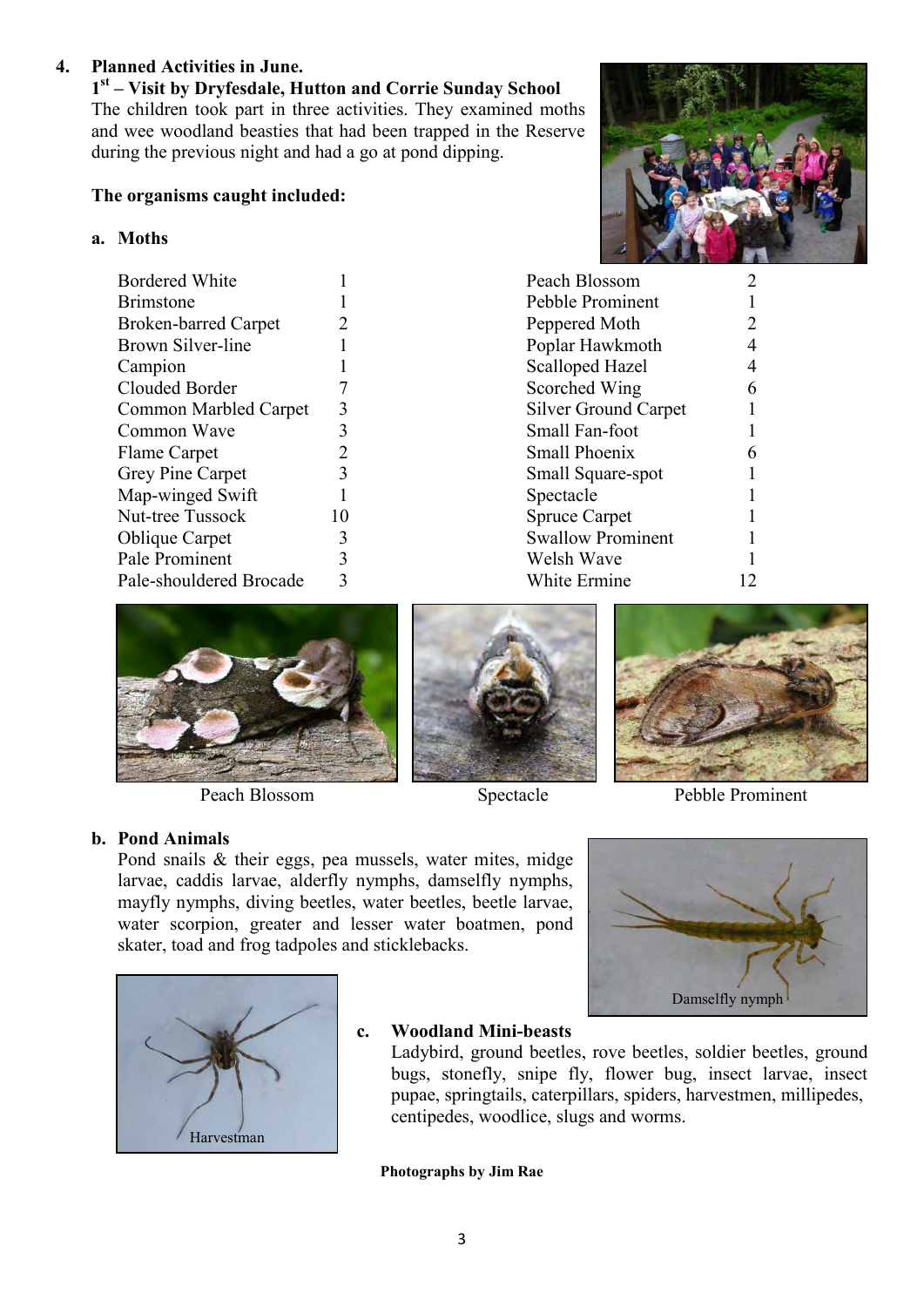#### **29th – Visit by Mark Pollit and several members of the British Plant Gall Society.**

On a relatively short visit to the Reserve, these experts identified a wide range of plant galls. I will receive a full report in due course. Here are a few of the galls that were pointed out to me.



The upper and lower surface of a Marsh Violet leaf infected by the autoecious rust, *Puccinia violae*.

Note: Autoecious means passing through all life stages on the same host.



Gall on an Oak leaf bud. This is caused by the gall wasp *Andricus* 

#### **Gall 5:**



Anther Smut on the Lesser Stitchwort is caused by the fungus *Microbotryum stellariae*. The flower on the right has normal healthy anthers while the one on the left is infected by the fungus.

The Moth Head or Knotting Gall on Broad Buckler Fern.

The gall is caused by the dipteran fly *Chirosia betuleti*. The fly lays its eggs in the unfurling fronds. The larva mines the apex of the fern frond causing the tip of the frond to curl and roll inwards and upwards to form a loose but obvious knot or mop-head structure.

**Gall 4:**



*paradoxus* (*albopunctatus*). This leaf-fold pod gall on the Dog Rose is caused by the Rose-leaf Midge, *Dasineura rosae*.

#### **Gall 6:**



This leaf-roll gall on the Dog Rose is caused by the Rose-leaf Sawfly, *Blennocampa phyllocolpa*.

**Photographs by Jim Rae**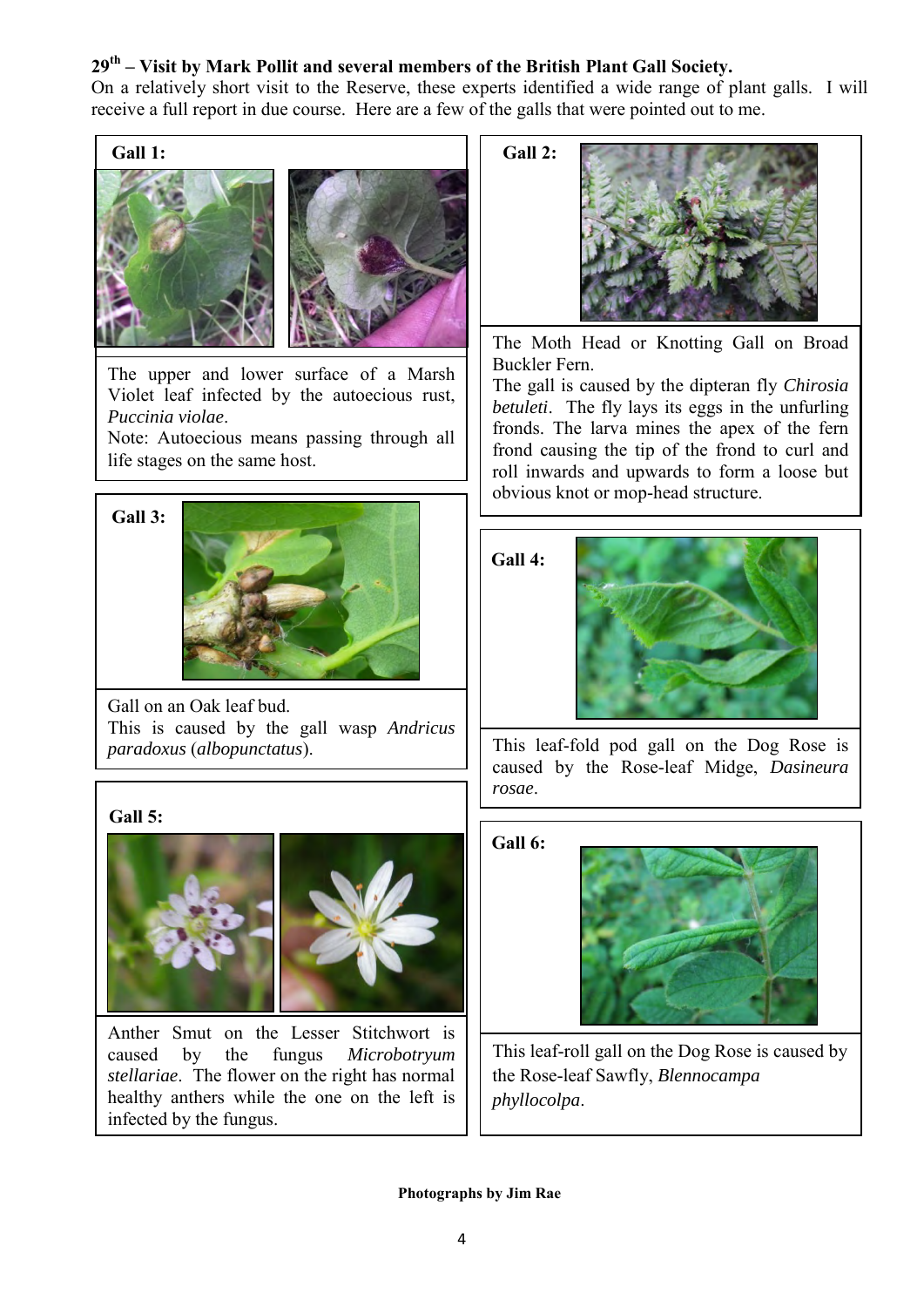#### **5**. **Development of the Plasmodial Slime Mould -** *Enteridium reticularia (lycoperdon).*

Over the last three months several patches of this interesting slime mould have appeared on dead wood and each has completed the plasmodial phase of its life cycle in around 18 days.



**Photographs by Jim Rae** 

When the spores germinate, the emergent cell can be amoeboid or a swarm cell with a flagellum (a whip like tail for motility). These are inter-changeable depending on the moisture level. If stressed (e.g. dry out) they can form micro-cysts rather like reverting back to spores.

When conditions are favourable, two amoebae/swarm cells can combine into one cell becoming a double nucleate single cell. This then combines with many other cells to become multinucleate. At this stage, if stressed, they can form a resilient resting stage (sclerotia) to await better times.

Eventually millions combine to form a single, multi-nucleate plasmodium, often seen as yellow veins on timber. Under the microscope these can be seen to pulsate as they absorb nutrients and transport them around the plasmodium.

When conditions are right, the plasmodium aggregates into a mass, as in the image labelled Day 1, and the mass turns into the fruiting body. The internal nuclei form spores and, as the fruiting body dries out and falls apart, the ripe spores are blown away and the whole cycle starts again.

#### **6. Two residents of the heathland area.**



**Common Lizard Grasshopper** 



**Photographs by Bob Fitzsimmons**